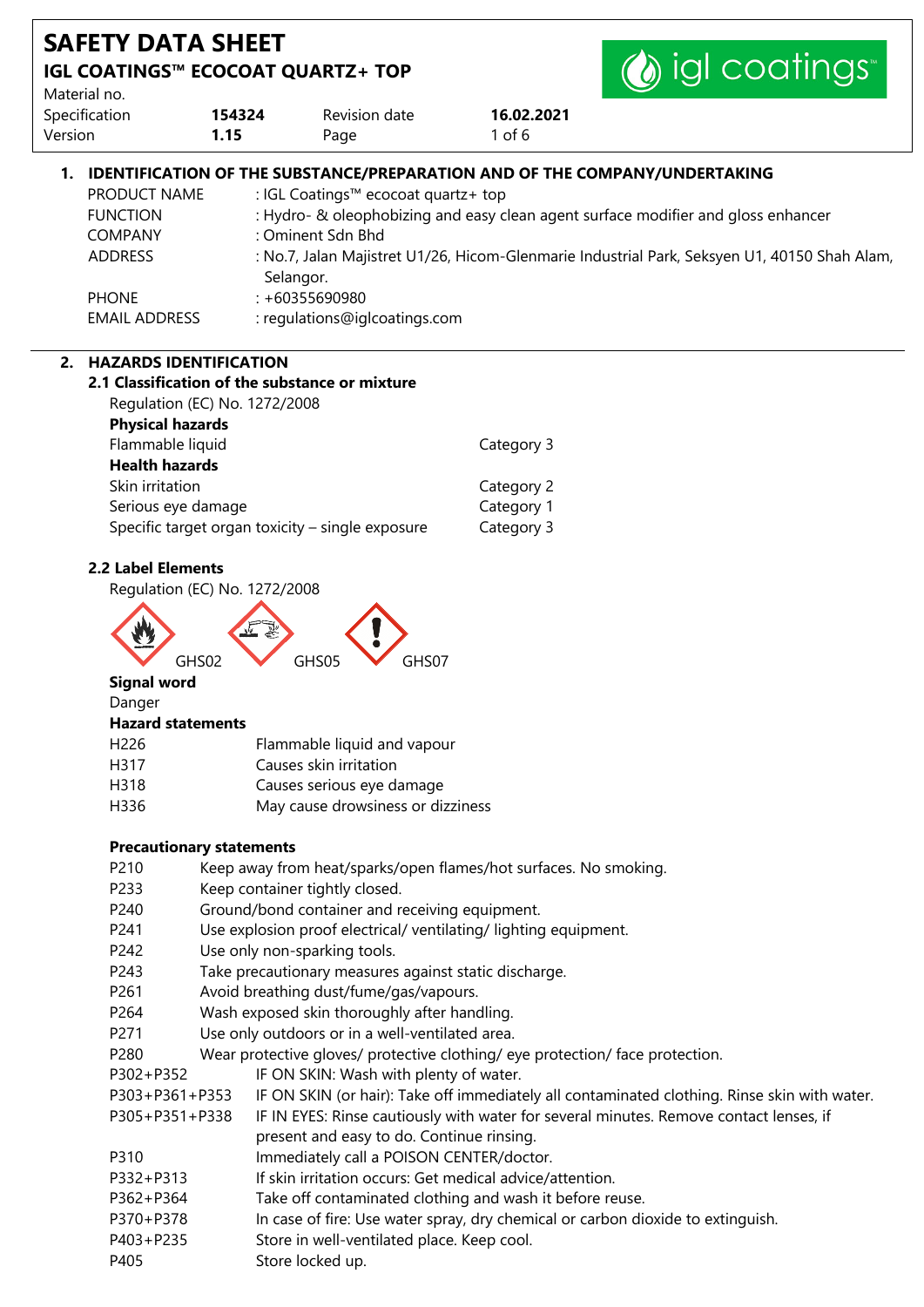# **SAFETY DATA SHEET IGL COATINGS™ ECOCOAT QUARTZ+ TOP** Material no.



| .             |        |               |            |
|---------------|--------|---------------|------------|
| Specification | 154324 | Revision date | 16.02.2021 |
| Version       | 1.15   | Page          | 2 of 6     |

P501 Dispose of contents/container to comply with local, state and federal regulations.

|             | <b>COMPOSITION/INFORMATION ON INGREDIENTS</b> |                                                                 |                                                                                |            |  |
|-------------|-----------------------------------------------|-----------------------------------------------------------------|--------------------------------------------------------------------------------|------------|--|
| CAS No.     | <b>Chemical Name</b>                          |                                                                 |                                                                                |            |  |
|             | EC No.                                        | Index No.                                                       | <b>REACH No.</b>                                                               |            |  |
|             |                                               | Classification according to Regulation (EC) No. 1272/2008 (CLP) |                                                                                |            |  |
| 123-86-4    | <b>Butyl acetate</b>                          |                                                                 |                                                                                | 80-100%    |  |
|             | 204-658-1                                     | 607-025-00-1                                                    | 01-2119485493-29-0000                                                          |            |  |
|             | STOT SE 3: H336; Flam. Liq. 3: H226           |                                                                 |                                                                                |            |  |
| 475645-84-2 | Organopolysilazane                            |                                                                 |                                                                                | $5 - 10%$  |  |
|             | Not applicable                                | Not applicable                                                  | Not applicable                                                                 |            |  |
|             | Skin Sens. 1: H317                            |                                                                 | Acute Tox. 4: H302; Flam. Lig. 2: H225; Eye Dam. 1: H318; Skin Corr. 1B: H314; |            |  |
| 63148-61-8  | Organopolysiloxane                            |                                                                 |                                                                                | $0.1 - 1%$ |  |
|             | 814-597-8                                     | Not applicable                                                  | Not applicable                                                                 |            |  |
|             | Not applicable                                |                                                                 |                                                                                |            |  |
| 7782-42-5   | Graphene                                      |                                                                 |                                                                                | $0.1 - 1%$ |  |
|             | 231-955-3                                     | Not applicable                                                  | 01-2119486977-12-0000                                                          |            |  |
|             | Not applicable                                |                                                                 |                                                                                |            |  |

#### **Additional information:**

The exact percentage of the ingredients used in this product are considered to be proprietary and are withheld as confidential business information.

#### **4. FIRST AID MEASURES**

#### **4.1 Description of first aid measures**

#### **General Information**

Take off contaminated clothing.

#### **After Inhalation**

Provide fresh air. In all cases of doubt, or when symptoms persist, seek medical advice.

# **After skin contact**

Gently wash with plenty of soap and water. In case of skin irritation, seek medical treatment.

#### **After contact with eyes**

Rinse cautiously with water at least 15 minutes. Remove contact lenses, if presence and easy to do In case of troubles or persistent symptoms, consult an ophthalmologist.

#### **After ingestion**

Rinse mouth thoroughly with water. Do not induce vomiting.

In all cases of doubt, or when symptoms persist, seek medical advice.

# **4.2. Most important symptoms and effects, both acute and delayed**

In all cases of doubt, or when symptoms persist, seek medical advice.

# **4.3. Indication of any immediate medical attention and special treatment needed**

Treat symptomatically.

# **5. FIRE-FIGHTING MEASURES**

#### **5.1 Suitable extinguishing media**

Water spray, dry chemical or carbon dioxide.

#### **5.2 Unsuitable extinguishing media**

High volume water jet.

#### **5.3 Special hazards arising from the substance or mixture**

Hazardous toxic and irritating fumes or smoke may be emitted

Vapours may travel considerable distance to ignition source and flash back

## **5.4 Advise for firefighters**

As in any fire, wear self-contained positive-pressure breathing apparatus, (MSHA/NIOSH approved or equivalent) and full protective gear.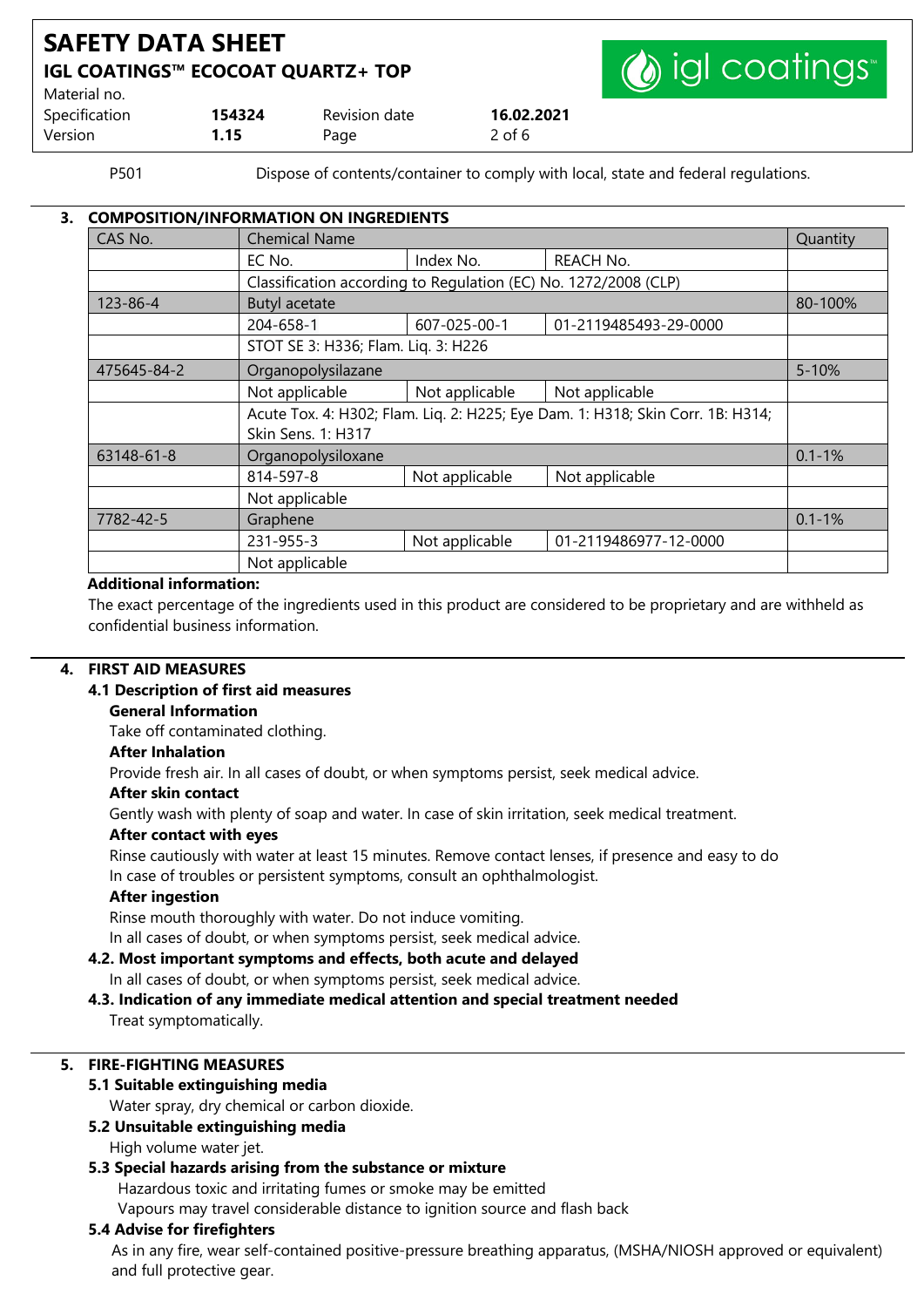# **SAFETY DATA SHEET IGL COATINGS™ ECOCOAT QUARTZ+ TOP**



Material no. Specification **154324** Revision date **16.02.2021**

| Version | 1.15                                                                     | Page                                                                                                         | $3$ of $6$ |                          |              |  |
|---------|--------------------------------------------------------------------------|--------------------------------------------------------------------------------------------------------------|------------|--------------------------|--------------|--|
|         |                                                                          |                                                                                                              |            |                          |              |  |
|         | 6. ACCIDENTAL RELEASE MEASURES                                           |                                                                                                              |            |                          |              |  |
|         | 6.1. Personal precautions, protective equipment and emergency procedures |                                                                                                              |            |                          |              |  |
|         | Remove all sources of ignition                                           |                                                                                                              |            |                          |              |  |
|         |                                                                          | Beware of vapours accumulating to form explosive concentrations. Vapour can accumulate in low areas.         |            |                          |              |  |
|         |                                                                          | Wear personal protection equipment (refer to section 8).                                                     |            |                          |              |  |
|         | <b>6.2. Environmental precautions</b>                                    |                                                                                                              |            |                          |              |  |
|         |                                                                          | Discharge into the environment must be avoided.                                                              |            |                          |              |  |
|         | 6.3. Methods and material for containment and cleaning up                |                                                                                                              |            |                          |              |  |
|         | Take up mechanically.                                                    |                                                                                                              |            |                          |              |  |
|         |                                                                          | Treat the recovered material as prescribed in the section on waste disposal.                                 |            |                          |              |  |
|         |                                                                          | Clean contaminated articles and floor according to the environmental legislation.                            |            |                          |              |  |
|         | 6.4 Reference to other sections                                          |                                                                                                              |            |                          |              |  |
|         | Safe handling: see section 7                                             |                                                                                                              |            |                          |              |  |
|         | Personal protection equipment: see section 8                             |                                                                                                              |            |                          |              |  |
|         | Disposal: see section 13                                                 |                                                                                                              |            |                          |              |  |
|         | 7. HANDLING AND STORAGE                                                  |                                                                                                              |            |                          |              |  |
|         | 7.1. Precautions for safe handling                                       |                                                                                                              |            |                          |              |  |
|         | <b>Advice on safe handling</b>                                           |                                                                                                              |            |                          |              |  |
|         |                                                                          | Do not breath vapour/dust. Avoid contact with eyes. Wash thoroughly with water and soap after handling.      |            |                          |              |  |
|         |                                                                          | Advice on protection against fire and explosion                                                              |            |                          |              |  |
|         |                                                                          | Keep away from open flames, hot surfaces and sources of ignition. Take precautionary measures against static |            |                          |              |  |
|         | discharge                                                                |                                                                                                              |            |                          |              |  |
|         | <b>Further information on handling</b>                                   |                                                                                                              |            |                          |              |  |
|         |                                                                          | General protection and hygiene measures: refer to section 8.                                                 |            |                          |              |  |
|         | 7.2. Conditions for safe storage, including any incompatibilities        |                                                                                                              |            |                          |              |  |
|         | <b>Further information on handling</b>                                   |                                                                                                              |            |                          |              |  |
|         | Requirements for storage rooms and vessels                               |                                                                                                              |            |                          |              |  |
|         |                                                                          | Keep container tightly closed in a cool, well-ventilated place.                                              |            |                          |              |  |
|         | Advice on storage compatibility                                          |                                                                                                              |            |                          |              |  |
|         |                                                                          | Do not store together with food and feeding stuffs.                                                          |            |                          |              |  |
|         | <b>Further information on storage conditions</b>                         |                                                                                                              |            |                          |              |  |
|         |                                                                          | Keep the packing dry and well-sealed to prevent contamination. Recommended storage temperature: 20C          |            |                          |              |  |
|         | Protect against: UV-radiation/sunlight. heat.                            |                                                                                                              |            |                          |              |  |
|         |                                                                          |                                                                                                              |            |                          |              |  |
|         |                                                                          | Static electricity may accumulate and cause a fire hazard                                                    |            |                          |              |  |
|         | 7.3. Specific end use(s): refer to section 1.                            |                                                                                                              |            |                          |              |  |
| 8.      | <b>EXPOSURE CONTROL/PERSONAL PROTECTION</b>                              |                                                                                                              |            |                          |              |  |
|         | 8.1 Control parameters                                                   |                                                                                                              |            |                          |              |  |
|         |                                                                          | Ingredients with limit values that require monitoring at the workplace:                                      |            |                          |              |  |
|         | Component                                                                | Value type (Form of exposure)                                                                                |            | <b>Control parameter</b> | <b>Basis</b> |  |
|         |                                                                          |                                                                                                              |            | 150 ppm                  |              |  |
|         |                                                                          | <b>TWA</b>                                                                                                   |            | 713 mg/m <sup>3</sup>    | MY OEL       |  |
|         |                                                                          |                                                                                                              |            |                          |              |  |

# TWA 150 ppm ACGIH STEL 200 ppm ACGIH

# **8.2 Exposure Control**

Butyl acetate

# **Advice on safe handling**

# **8.2.1 General protective and hygienic measures:**

Wash hands before breaks and at the end of work. Ensure adequate ventilation.

# **8.2.2 Personal protective equipment:**

**Respiratory protection:** Required when aerosols are generated. Recommended filter type: ABEK filter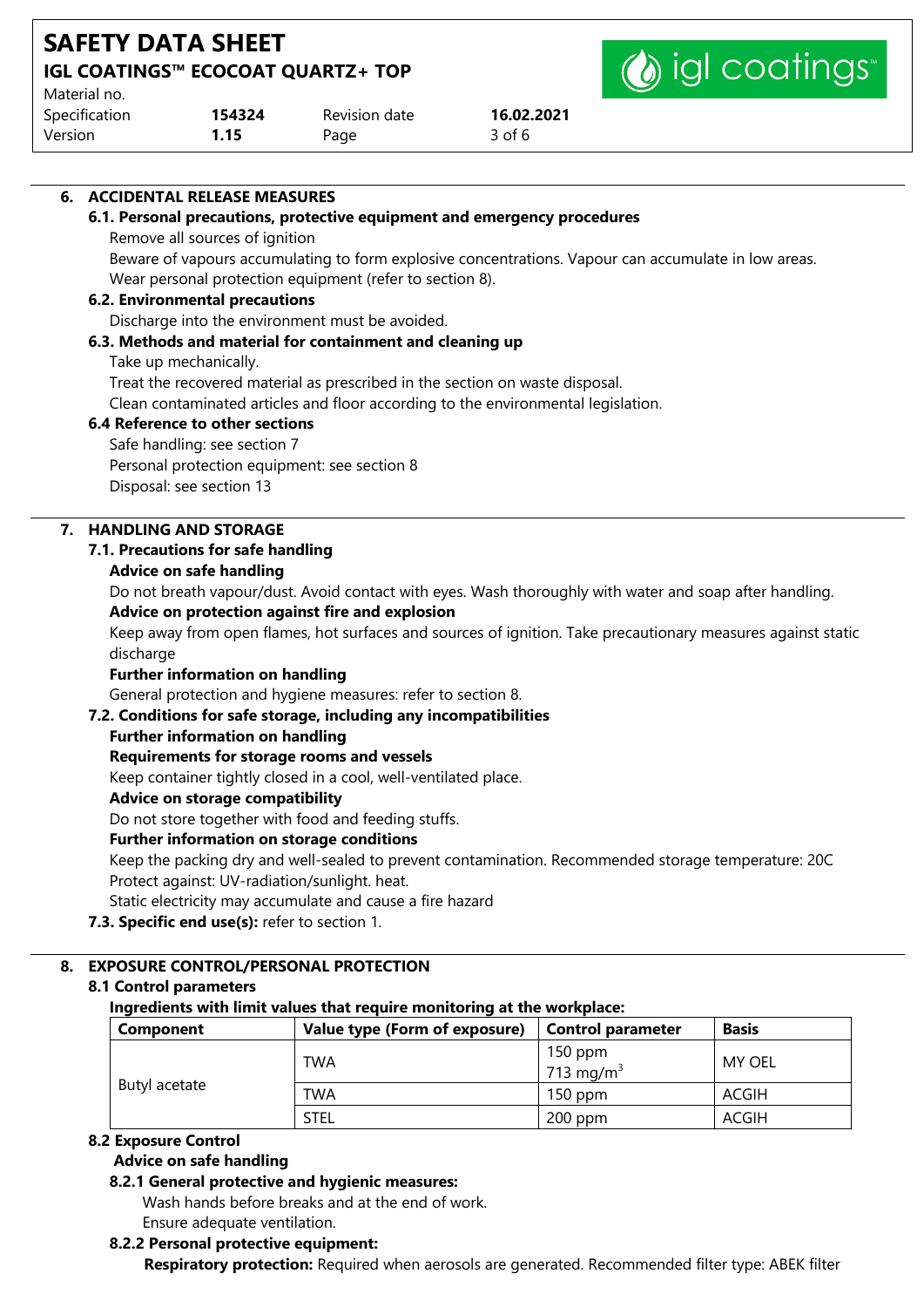| Material no.  | <b>SAFETY DATA SHEET</b><br><b>IGL COATINGS™ ECOCOAT QUARTZ+ TOP</b> | (a) igl coatings |            |                                                                                                                             |
|---------------|----------------------------------------------------------------------|------------------|------------|-----------------------------------------------------------------------------------------------------------------------------|
| Specification | 154324                                                               | Revision date    | 16.02.2021 |                                                                                                                             |
| Version       | 1.15                                                                 | Page             | 4 of 6     |                                                                                                                             |
|               | <b>Protection of hands:</b>                                          |                  |            | الممتعده ويمسمون وعافى ومستحيصات وعافى فليروز ومستحيط ومطفو والمستحيل والمستحدث ومستحد والمستحدث والمتسحق ويتمارس والمستحدث |

The glove material has to be impermeable and resistant to the product/ the substance/ the preparation. Selection of protective clothing should take into account all relevant work factors such as: other chemicals which may be handled, physical requirements, etc.

#### **Material of gloves:**

Butyl rubber.

### **Penetration time of glove material:**

> 10 min

**Eye protection:** Tightly fitting eye goggles.

### **9. PHYSICAL AND CHEMICAL PROPERTIES**

| <b>Boiling Point</b>          | :126 °C               |
|-------------------------------|-----------------------|
| Vapour Pressure               | : 10.66 hPa (at 20°C) |
| <b>Relative Vapor Density</b> | : 4.0 (Air = 1)       |
| Specific Gravity              | : No data available   |
| <b>Melting Point</b>          | : Not applicable      |
| <b>Flash Point</b>            | $:26^{\circ}$ C       |
| рH                            | : No data available   |
| <b>Evaporation Rate</b>       | : Not applicable      |
| Solubility in Water           | : Not soluble         |
| Appearance (color)            | : Colourless          |
| Appearance (form)             | : Liquid              |
| Odour                         | : Ester-like          |
|                               |                       |

# **10. STABILITY AND REACTIVITY**

**10.1 Reactivity**: No further relevant information available.

**10.2 Chemical stability**: Stable under normal conditions.

Thermal decomposition / conditions to avoid: No decomposition if used according to specifications.

**10.3 Possibility of hazardous reactions**: No dangerous reaction known under conditions of normal use.

**10.4 Conditions to avoid**: Sunlight, heat, open flames, high temperature, sparks, static electrical charge, other ignition sources

**10.5 Incompatible materials**: Strong oxidizing agents.

**10.6 Hazardous decomposition products**: Possible decomposition products in case of hydrolysis: Hydrogen, ammonia, condensed siloxane.

### **11. TOXICOLOGICAL INFORMATION**

| Exposure route | Endpoint | Value       | <b>Species</b> |
|----------------|----------|-------------|----------------|
| Oral           | LD50     | 2940 mg/kg  | Rat            |
| Dermal         | LD50     | 17414 mg/kg | Rabbit         |

**Skin corrosion/irritation:** May causes mild skin irritation.

**Eye irritation:** May cause mild eye irritation.

**Respiratory or skin sensitization:** No information available.

**Summary of evaluation of the CMR properties:** Shall not be classified as a germ cell mutagenic, carcinogenic nor as a reproductive toxicant.

**Specific target organ toxicity – single exposure**: No information available.

**Specific target organ toxicity – repeated exposure**: No information available.

**Aspiration hazard**: No information available.

### **12. ECOLOGICAL INFORMATION**

**12.1 Toxicity** 

**Specified substance: Butyl acetate**

Endpoint Value Species Exposure time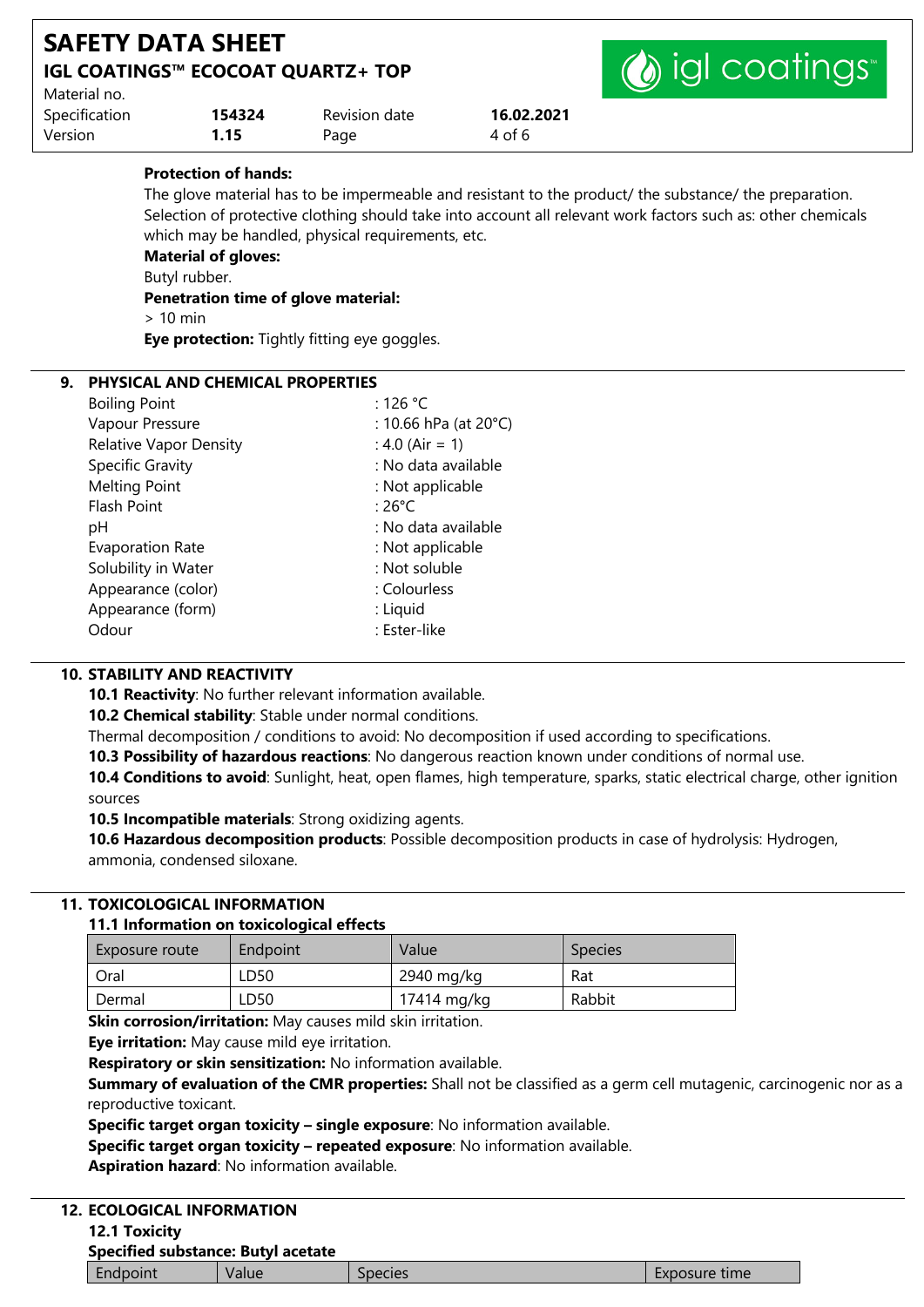# **SAFETY DATA SHEET IGL COATINGS™ ECOCOAT QUARTZ+ TOP**



Material no.

| Specification | 154324 | Revision date | 16.02.2021 |
|---------------|--------|---------------|------------|
| Version       | 1.15   | Page          | 5 of 6     |

| LC50              | $18 \text{ mg/L}$ | Fish (Pimephales promelas)                       | 96 hours |
|-------------------|-------------------|--------------------------------------------------|----------|
| EC50              | 44 mg/L           | Water flea (Daphnia magna)                       | 48 hours |
| ErC <sub>50</sub> | $630 \mu g/L$     | Desmodesmus subspicatus (green algae)   72 hours |          |

#### **Specified substance: Organopolysilazane**

| Endpoint | Value                      | Species                  | Exposure time |
|----------|----------------------------|--------------------------|---------------|
| LC50     | <b>F74</b><br>ma/L<br>57.T | Zebra fish (Danio rerio) | 96 hours      |

#### **Specified substance: Polysiloxane**

| Endpoint    | Value                   | <b>Species</b>             | Exposure time |
|-------------|-------------------------|----------------------------|---------------|
| <b>LC50</b> | >100 mg/L               | Fish (Pimephales promelas) | 96 hours      |
| <b>EC50</b> | $10000 \,\mathrm{mq/L}$ | Water flea (Daphnia magna) | 48 hours      |

#### **12.2 Process of degradability**

No data available.

**12.3 Bioaccumulative potential**

#### No data available

**12.4 Mobility in soil**

No data available.

## **12.5 Results of PBT and vPvB Assessment**

No data available.

#### **12.6 Other adverse effects**

Discharge into the environment must be avoided.

## **13. DISPOSAL CONSIDERATION**

#### **13.1 Waste treatment methods**

Dispose of contents/container in accordance with local/regional/national/international regulation.

#### **Sewage disposal-related information**

Do not empty into drains.

#### **13.2 Relevant provisions relating to waste**

The allocation of waste identity numbers/waste descriptions must be carried out according to the EEC, specific to the industry and process.

## **14. TRANSPORT INFORMATION**

| 14.1 IATA-DGR                |                           |
|------------------------------|---------------------------|
| UN number                    | : 1263                    |
| UN proper shipping name      | : Paint related materials |
| Transport hazard class(es)   | :3                        |
| Packing group                | : III                     |
| <b>Environmental hazards</b> | $\mathbf{1}$ –            |
| Special precautions for user | : No data available.      |
| 14.2 IMDG-Code               |                           |
|                              |                           |
| UN number                    | : 1263                    |
| UN proper shipping name      | : Paint related materials |
| Transport hazard class(es)   | : 3                       |
| Packing group                | : III                     |
| <b>Environmental hazards</b> | : --                      |
| Marine pollutant             | : No                      |

## **15. REGULATORY INFORMATION**

**15.1 Safety, health and environmental regulations/legislation specific for the substance or mixture US Federal Regulations**

**US. Toxic Substances Control Act (TSCA)**